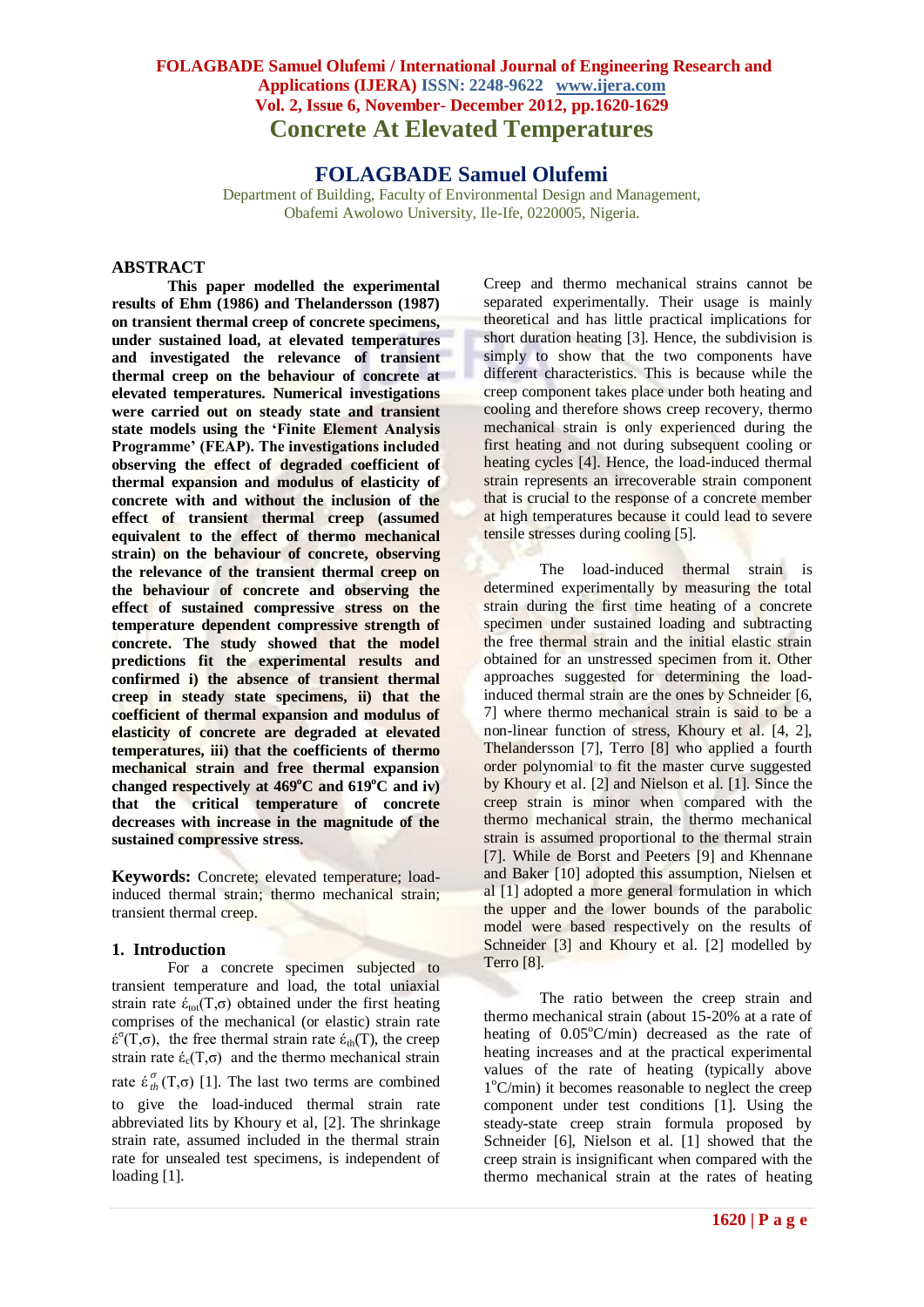above  $1^{\circ}$ C/min. Since the creep strain becomes insignificant as the rate of heating increases, the load-induced thermal strain could be assumed equivalent to the thermo mechanical strain at the practical rates of heating. Nielsen et al. [1] also reported that the elastic strain is insignificant when compared with the thermo mechanical strain during heating and that a simple proportionality between the thermo mechanical strain and free thermal strain suggested by Thelandersson [7] could not be confirmed by Khoury et al. [2] because while thermal strain is related to the aggregate, thermo mechanical strain is related to the cement paste.

The relationship between thermal strain of concrete and temperature is non-linear at higher temperatures due to the transformations in the aggregates and failure of the bond between aggregate and cement paste resulting in increasing coefficients of thermal expansion with increasing temperature. At normal temperatures, hardened cement paste has a higher coefficient of thermal expansion than aggregate and this is because the thermal expansion due to the swelling pressure (caused by a decrease in the capillary tension of water as temperature increases) competes with the thermal shrinkage due to the loss of the evaporable and chemically bound water and conversion of the  $Ca(OH)$ <sub>2</sub> into CaO to give a net expansion at temperatures of up to about  $300^{\circ}$ C and a net contraction at higher temperatures [11]. Schneider [12] also reported that the expansion of concrete generally increases with temperature because the expansion in the aggregates usually predominates over the shrinkage in the paste. This is because aggregates constituting about 65-80% of concrete volume would, on heating, lose their evaporable water and undergo transformation or decomposition based on their silica content [11].

The gradual conversion of  $α$ -quartz to  $β$ quartz in siliceous aggregates at 500-650°C peaked at about  $573^{\circ}$ C and would increase expansion in concrete by 1.0-1.4% [11]. To capture the change in

behaviour experimentally detected around the transition temperature, Nielsen et al. [1] suggested a combination of two parabolic expressions with a common tangent at the transition temperature with the upper curve agreeing best with the experimental result of Schneider [6] and the lower curve agreeing with the master curve of Khoury et al. [2] and Terro [8] defining a range where the thermo mechanical strain would likely be found for normal concretes with various aggregate types. The coefficient of thermo mechanical strain was also obtained by Nielsen et al. [1] as a function of three parameters A, B and C respectively defined as  $0.4 \times 10^{-3}$ ,  $1.0 \times 10^{-3}$ <sup>3</sup> and  $7.0x10^{-3}$  for the upper curve and  $0.6x10^{-3}$ ,  $1.5x10^3$  and  $10.0x10^3$  for the lower curve.

The results of the experiments carried out on thermal stresses by Anderberg and Thelandersson [13] at the rates of heating of 1°C/min and 5°C/min over a temperature range of about  $20-800^{\circ}$ C, within the limit of the critical or failure temperature for a given sustained stress

defined by  $\frac{0}{f}$  $f_c$  $\frac{\sigma}{\sigma}$  = -1, is shown in Figure 1. The

introduction of the evolution of plastic strains by Khennane and Baker [10] led to the assumption that the temperature dependent compressive strength of concrete at elevated temperatures follows a parabolic expression given by:

$$
f_c^T = (1 - 0.016\theta^2) f_c^o
$$
,  $0 \le \theta \le 7.9$  (1)

where  $f_c^{\circ}$  $c<sub>c</sub><sup>o</sup>$  = initial compressive strength,

 $T_0$  = reference temperature, T = temperature and  $\theta$  = *C T To*  $100^o$  $\frac{-T_0}{\sqrt{2}}$ . Hence, it is possible to evaluate the critical or failure temperature for a given sustained stress (i.e. when the stress,  $\sigma = -f_c^T$  $\int_{c}^{L}$  with constant σ).



Figure 1: Thermal stresses at 1<sup>o</sup> and 5°C/min rate of heating by Anderberg and Thelandersson [13] [And  $(R= 1)$  and  $(R= 5)$ ], stresses based on the initial and degraded modulus of elasticity [σT(E0) and σT(ET)] and temperature dependent compressive stress [-fcT/fc0] of concrete.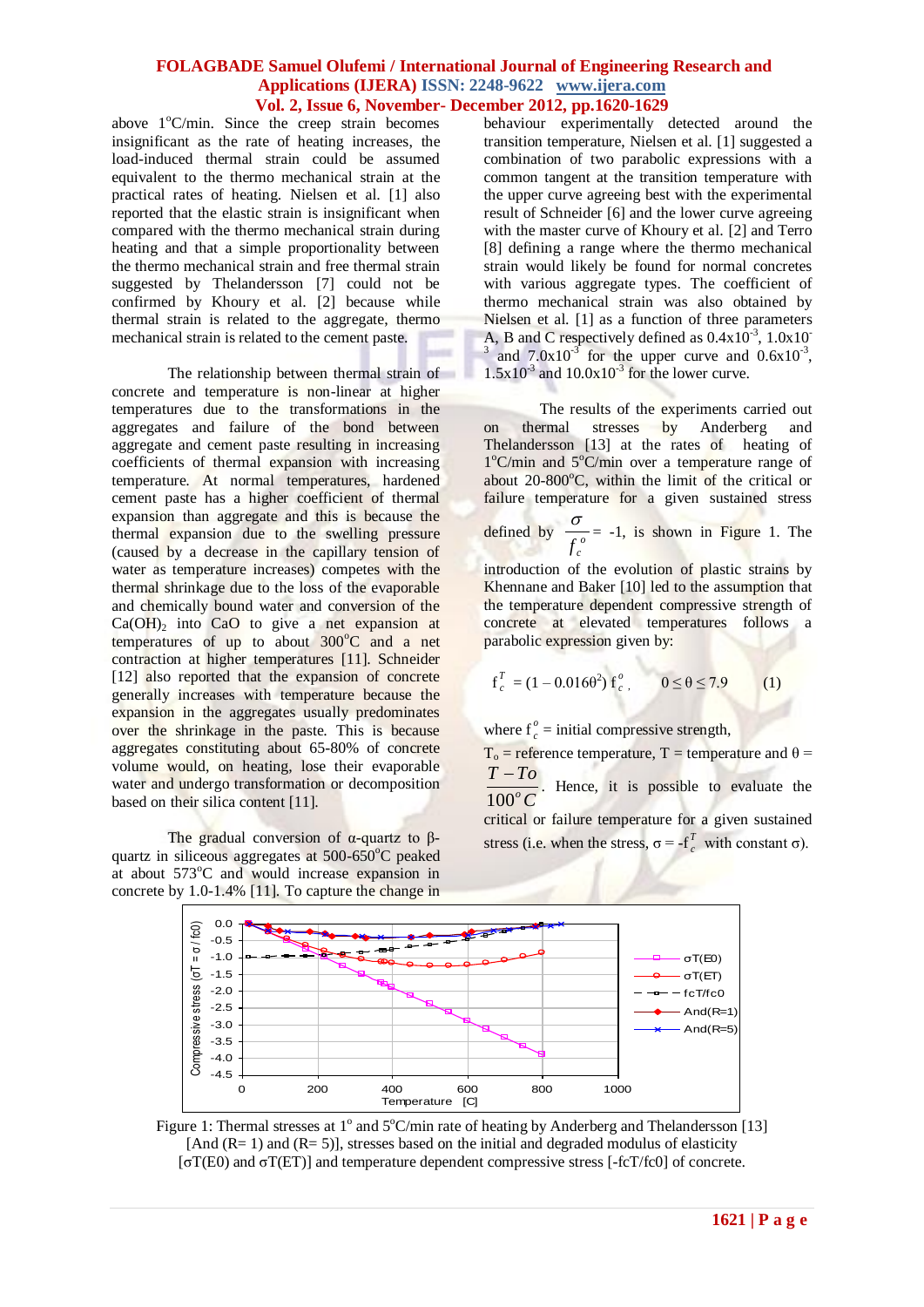The compressive strength of concrete  $(f<sub>c</sub>)$  decreases with increase in temperature and the residual compressive strength values are lower than the equivalent high temperature strength values [3]. The tensile strength of concrete also reduces with temperature and it is about  $1/10^{th}$  of the compressive strength. Schneider [6] reported that the critical temperature decreases with increasing compressive stress and becomes rapid when  $f_c$ exceeds 70-80% of  $f_c^{\circ}$  $\int_{c}^{b}$ . When the applied stress approaches the concrete strength, a significant lateral strain would develop to shift the volume strains from contraction to dilation and the effect of this shift (which appears to happen at stress levels of about 75-85% of the ultimate strength), is modelled using the elastic poisson's ratio below the proportionality limit defined by  $0 \ge \sigma \ge -0.5f$  $\int_{c}^{L}$  [1]. Beyond this limit, Poisson's ratio, v, is both temperature and stress dependent, expressed through the third order polynomial:

$$
v(T, \sigma) = 0.2 - [25.6(\frac{\sigma}{f_c^T} + 0.5) + 1.6](\frac{\sigma}{f_c^T} + 0.5)^2
$$

(2)

arranged so that the value of  $v = 0.5$  is reached for  $σ = -0.75f$ <sub>c</sub><sup>T</sup>  $c<sup>t</sup>$ . Hence, this would define the point where the volumetric strain is assumed to shift to dilation [1].

Poisson's ratio has been observed to drop with heating from about 0.2 at room temperature to about  $0.1$  at  $400^{\circ}$ C as a result of bond rupture during heating and cracking which would be much smaller when the heated concrete is restrained or subjected to confining pressure as in nuclear reactor pressure vessels or containment structures where Poisson's ratio would not change because of the high confining pressure [11]. However, while the magnitude of longitudinal and lateral strains were larger for a long-term heated than for an unheated concrete, their ratios were essentially the same [11]. The work of de Borst and Peeters [9] introducing the concept of the transient thermal creep Poisson's ratio and the coefficient of uniaxial thermo mechanical strain, also shows that the transient creep Poisson's ratio which has a magnitude similar to the elastic ratio has proved to be relevant in the modelling of lateral expansion associated with the axial creep under sustained compression.

The modulus of elasticity has been found to be more sensitive to the influences of temperature than strength or any other concrete properties and it reduces with increasing temperature due to bond rupture in paste (when moisture dries rapidly) and increases due to aggregate type [11]. Aside comparing the initial

with the degraded modulus of elasticity, Figure 1 shows the variation of the temperature dependent

compressive strength [when  $\frac{-\delta}{f^0}$ *c o f*  $\frac{E_o}{E}$  = 500,

 $E(T) = E_0(1.02 - 0.001T)$  and  $\alpha = 1 \times 10^{-5}$ ] and gives the experimental critical or failure temperature as approximately 800°C.

 Hence, when a concrete specimen subjected to heating is restrained against thermal expansion, stress build-up will result. According to Nielsen et al. [1],

- The choice of the thermo mechanical coefficient would have influence on the magnitude of the restraining stress obtained.
- When stiffness is degraded, the nonintroduction of the coefficient of thermo mechanical strain would lead to a rapid increase in the restraining stress and the subsequent crushing of the specimen.
- Neglecting degradation by keeping the stiffness constant throughout the heating will give a less significant effect than the introduction of the effect of the thermo mechanical strain.

While normal concretes would suffice at temperatures below  $50^{\circ}$ C, concretes capable of resisting high temperatures are needed especially in the chemical industry and nuclear reactor structures. Hence, for optimum performance of constructed structures, this paper investigated the transient thermal creep of concrete at elevated temperatures.

# **2. Research method**

This study modelled the experimental results of Ehm [14] and Thelandersson [7] and carried out some investigations using FEAP- Finite Element Analysis Program [15, 16]. Investigations were carried out to determine the effect of degradation of the coefficient of free thermal expansion and modulus of elasticity on the behaviour of concrete at elevated temperatures, the effect of the transient thermal creep on the behaviour of concrete at elevated temperatures and the effect of degradation of sustained compressive stress on the temperature dependent compressive strength of concrete at elevated temperatures.

The methodology involved the generation of 2D plane stress models of unsealed specimens for the steady state and transient state situations using the values of the properties obtained from experiments based on Portland cement concrete. The analysis was basically uniaxial and subject to the following assumptions: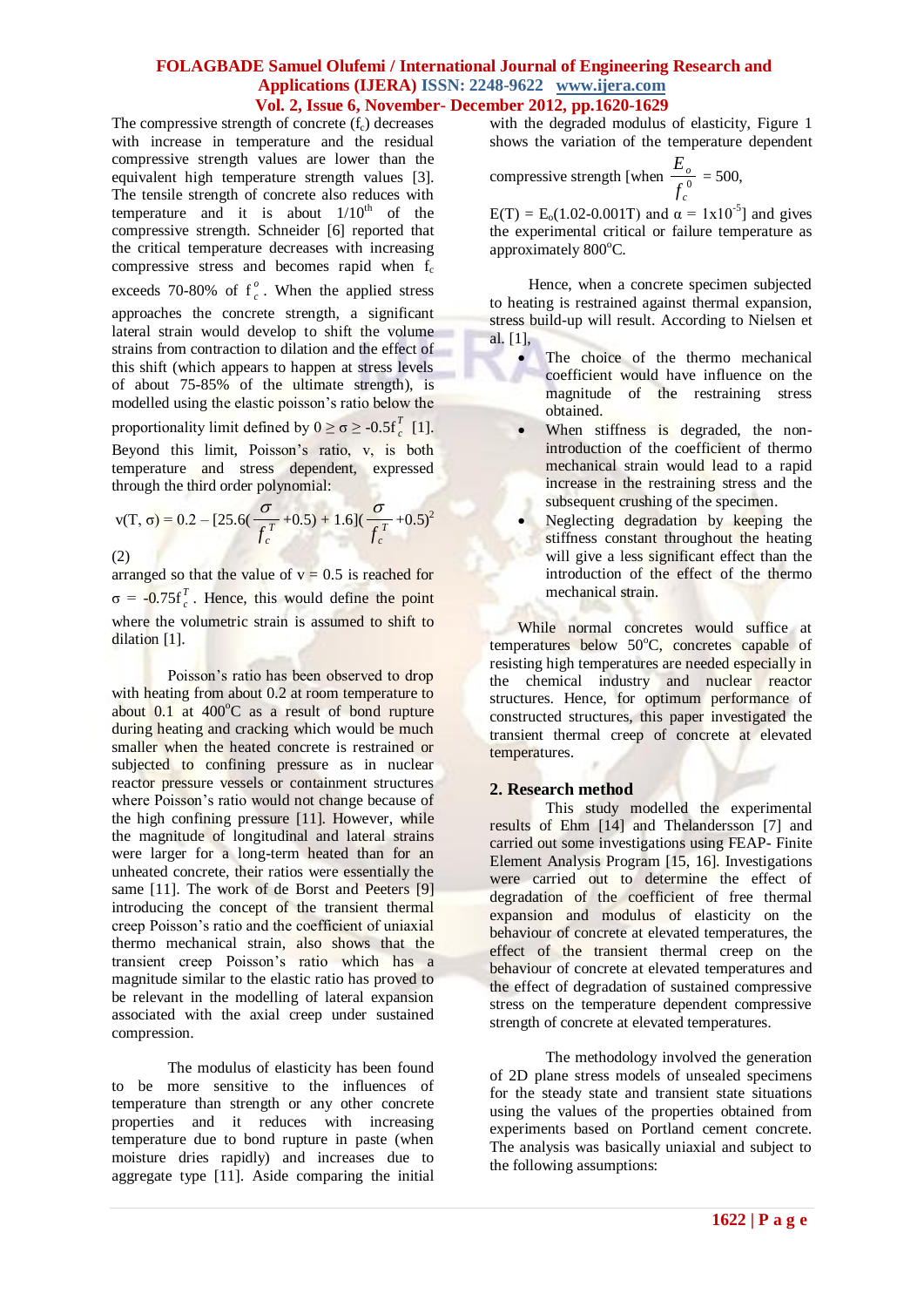- The creep strain is insignificant so that the load induced thermal strain could be equated to the thermo mechanical strain.
- The elastic Poisson's ratio was used as the transient creep Poisson's ratio based on the assumption that there is no much disparity between the two within the proportionality limit of a sustained compressive stress of 50% of the strength of concrete.
- The effect thermo mechanical strain was based on the upper parabolic curve suggested by Nielsen, et al. [1].

A plane stress concrete model 0.1m x 0.1m x 0.1m was used with the following parameters: initial modulus of elasticity EO =  $30x10^9$ , poisson's ratio = 0.2, compressive strength (normal concrete),  $f_c = 30x10^6$ , density = 2400, tensile strength =  $3x10^6$  (1/10<sup>th</sup> of compressive strength), coefficient for transient thermal creep defined by A =  $0.4x10^{-3}$ , B=  $1.0x10^{-3}$ , C =  $7.0x10^{-3}$ which were the upper bound values for the parabolic model proposed by Nielsen et al. [1] based on the experimental results of Schneider [3], coefficient of thermal expansion =  $1x10^{-5}$ , reference temperature  $T_0 = 293K (20^{\circ}C)$  and a total compressive load of 0.01 kN applied at the two upper nodes. Using the time loop of 80 and starting with a time step of 0, the force loads and proportional loads for temperature were obtained in accordance with the FEAP programme for the steady state and transient state models.

The modelling procedure involved developing data files for the cases being investigated, executing them by the FEAP file and comparing the results obtained with the experimental results. Except for the variation in the level of sustained stress, all the models were investigated with a sustained compressive load of 50%f<sub>c</sub>. Also, except for the 'no load' situations (used to model the effect of thermally induced stresses only), all the cases were subjected to a total load of  $0.01 \text{ kN}$ .

The first objective, the investigation of the effect of degraded coefficient of free thermal expansion and modulus of elasticity on the behaviour of concrete at elevated temperatures, was modelled by investigating the effect of the degradation or otherwise of these parameters, with reference to the total axial strains or the restraining stresses over the temperature range. The combinations of the parameters used were

 When both the coefficient of thermal expansion and the modulus of elasticity remain constant (i.e. undegraded by temperature).

- When either the coefficient of thermal expansion or the modulus of elasticity remains constant and the other degraded by temperature.
- When both the coefficient of thermal expansion and the modulus of elasticity were degraded by temperature.

The restraining stress was modelled by applying zero initial stress on the concrete specimen when it is restrained against thermal expansion. The combinations of the material parameters were investigated for the strain and stress cases and the restrained stresses were compared with the experimental result of Ehm [14] which was also carried out with a zero initial stress.

The second objective, the investigation of the effect of transient thermal creep or loadinduced thermal strain (i.e. the inclusion of the effect of thermo mechanical strain) on the behaviour of concrete at elevated temperatures, involved comparing the result of the restraining stresses obtained without the inclusion of the effect of thermo mechanical strain with the result obtained with the inclusion of the effect of thermo mechanical strain when the coefficient of thermal expansion and the modulus of elasticity were both degraded by temperature.

The third objective is the investigation of the effect of sustained compressive stress on the temperature-dependent compressive strength of concrete at elevated temperatures, involved investigating and comparing the total axial strains obtained at some selected stress levels with the experimental results of Thelandersson [7]. The stress levels investigated were 0%, 22.5%, 45% and 67.5% of the compressive strength of concrete used by Thelandersson [7].

# **3. Discussion of Results**

#### **3.1 Effect of degradation of material properties without the inclusion of thermo mechanical strain**

The effect of the degradation of the coefficient of free thermal expansion and the modulus of elasticity on the behaviour of concrete for the steady state and transient state specimens are presented in Figures 2-4. These results were based on the application of a total sustained compressive load of 0.01 kN at the two upper joints of the plane stress model. Figure 2 shows that when the coefficient of free thermal expansion and the modulus of elasticity were assumed undegraded at elevated temperatures, linear relations result between the strains and temperatures for both the steady state and transient state specimens. Since this result does not model the expected experimental results, it could be concluded that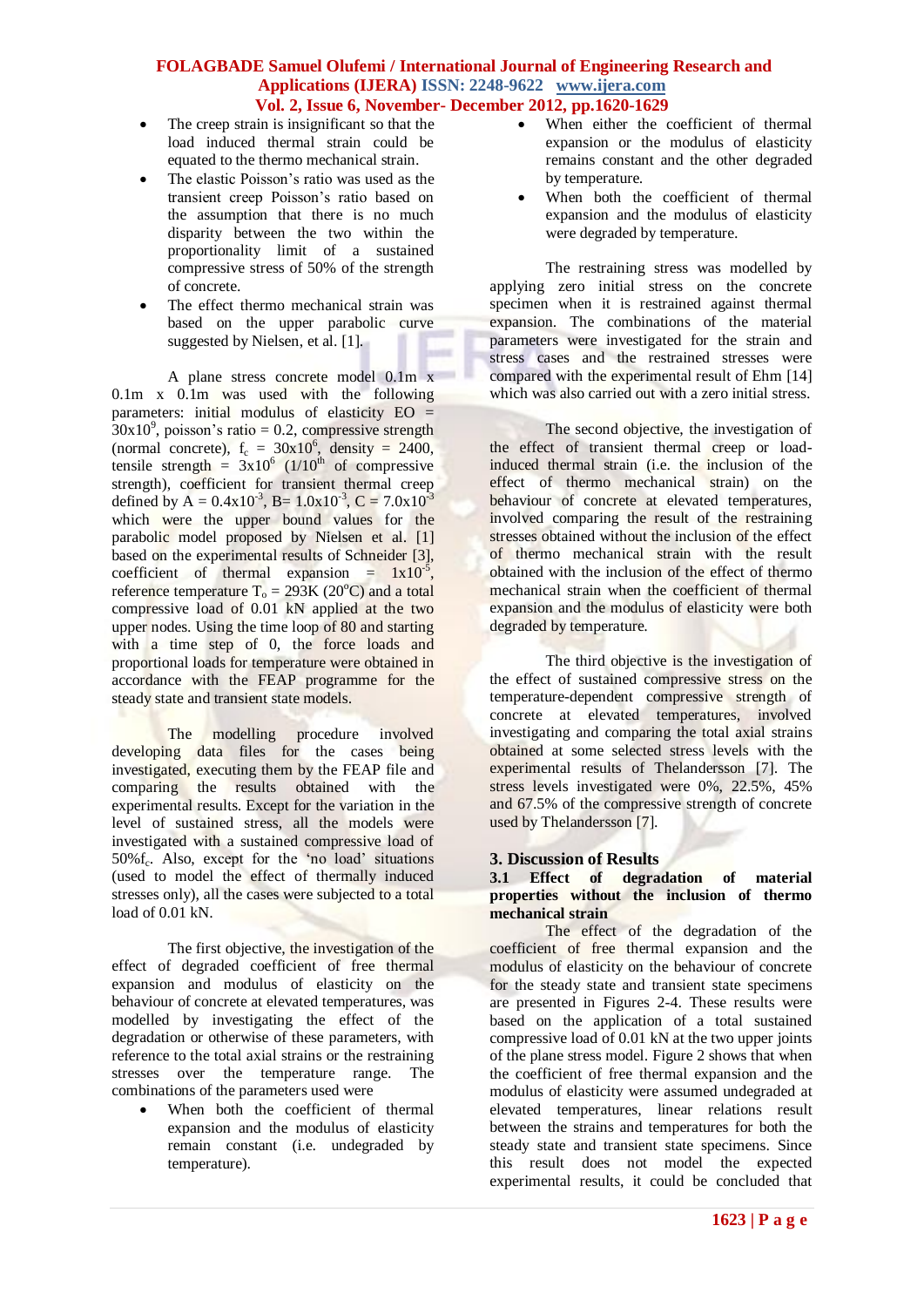when concrete is subjected to elevated temperatures there is the likelihood that the coefficient of thermal expansion and the modulus of elasticity would be degraded.

Figure 3 shows that when the coefficient of thermal expansion was assumed degraded and the modulus of elasticity was assumed undegraded, non-linear relation results between strain and temperature, for the steady state and transient state specimens, with the strain rate increasing with increase in temperature up to a temperature of  $893K$  (600 $^{\circ}$ C). No change in strain was recorded between  $893K$  and  $993K$  (700°C). This model prediction therefore supports the experimental results which states that between  $600$  and  $800^{\circ}$ C, concrete does not expand due to the chemical and physical changes occurring in the aggregates and the hardened cement paste. This result also confirms that the coefficient of thermal expansion would be degraded when concrete is subjected to elevated temperatures.



 Figure 2: Strain in concrete when coefficient of thermal expansion and modulus of elasticity are undegraded



Figure 3: Strain in concrete when coefficient of thermal expansion is degraded and modulus of elasticity is undegraded.

Figure 4 shows that when the coefficient of thermal expansion and modulus of elasticity were degraded, the steady state model does not show the effect of the degradation of the stiffness on the strain in concrete until the application of the load at 993K when a further decrease in thermal strain, with reference to Figure 3, was observed under the load. However, the result of the transient state model shows that the effect of the degradation of the stiffness was observed early during the heating phase leading to a decrease in the thermal strain at an increasing rate with increase in temperature up to  $893K$  ( $600^{\circ}$ C) due to the reduced longitudinal expansion (and increased lateral expansion) as a result of loss of stiffness. 600°C could therefore be taken as the critical temperature for failure. It was also observed that expansion or contraction did not cease between  $600$  and  $700^{\circ}$ C, as observed in Figure 3. Instead contraction occurred in the longitudinal direction leading to a further decrease in strain (associated with further increase in lateral strain) and the likelihood of failure.





It could therefore be concluded that when a concrete member, under sustained load, is subjected to elevated temperatures, both the coefficient of thermal expansion and the modulus of elasticity would be degraded and failure would soon be reached. It could also be inferred that a steady state experiment may not be the best for assessing the behaviour of concrete members subjected to elevated temperatures.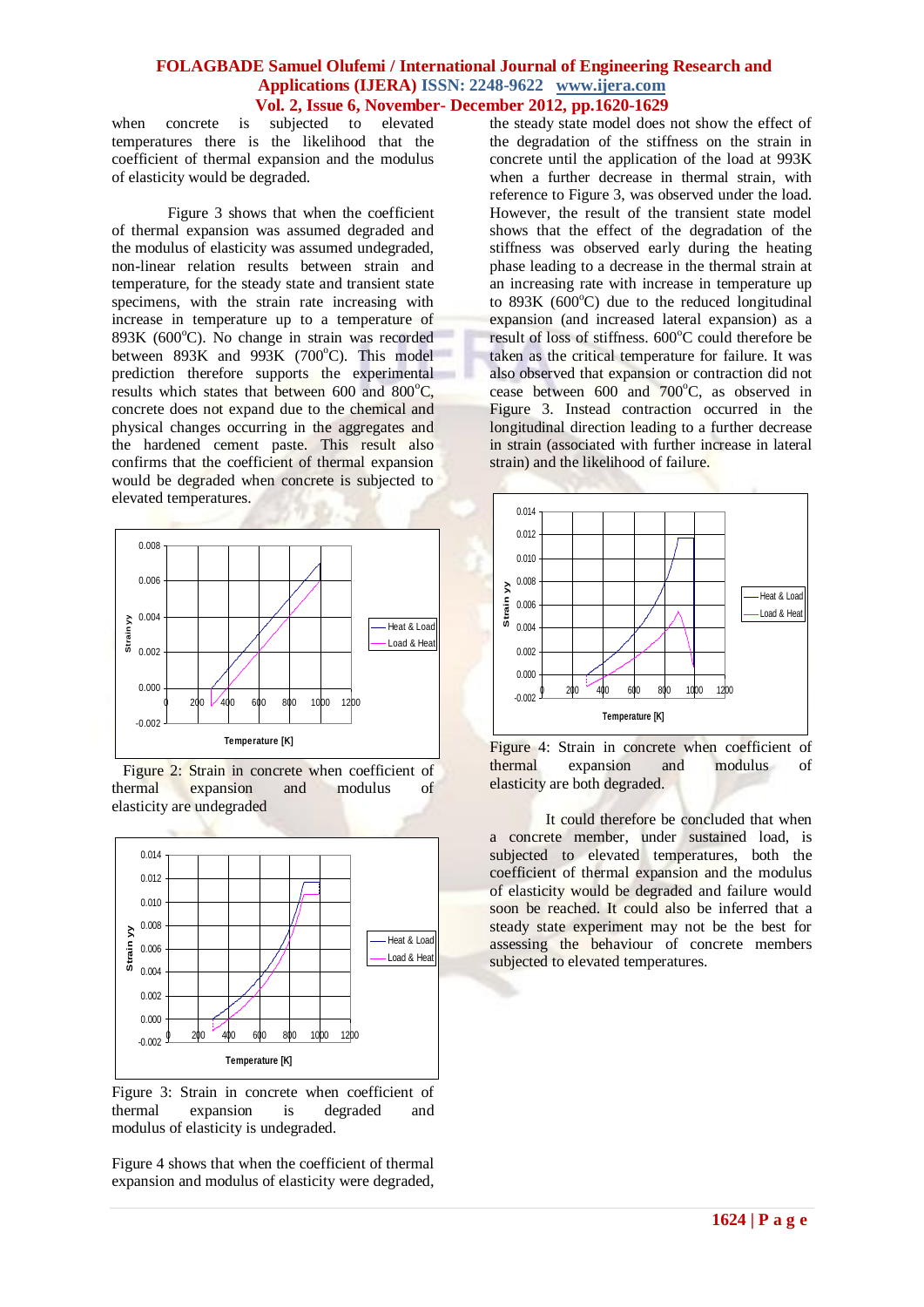



Figure 5 shows the result obtained when the restraining stress was modelled, at a stress level of 0.5f<sub>c</sub>, without the inclusion of the effect of the thermo mechanical strain and with the assumption that both the coefficient of thermal expansion and the modulus of elasticity were degraded. This result shows a higher stress build-up and more susceptibility to failure than when the effect of the thermo mechanical strain was introduced (Figure 6).

#### **3.2 Effect of the degradation of material properties with the inclusion of thermo mechanical strain**

The results of the modelling, with a sustained compressive stress of 0.5f<sub>c</sub>, with reference to the coefficient of thermal expansion and the modulus of elasticity are presented in Figures 6 and 7. Figure 6 shows the effect of the parameters with reference to the dimensionless restraining stress while Figure 7 compares the model predictions with the experimental result of Ehm [14] which was based on a rate of heating of 2°C/min and zero initial stress.



Figure 6: Restraining stress at zero initial stress with thermo mechanical strain effect for

 different combinations of constant (a0/E0) and degraded (aT/ET) coeff. of thermal expansion/modulus of elasticity

Figure 6 shows that

- Neglecting the degradation of the coefficient of free thermal expansion and considering the degradation of the modulus of elasticity, up to a temperature of  $777K$  ( $504^{\circ}$ C), would give the most significant effect when modelling the behaviour of concrete at elevated temperatures. It is also shown that after  $504^{\circ}$ C, the effect of the degradation of the modulus of elasticity becomes less significant. This is probably due to the change in the coefficient of the thermo mechanical strain at 470°C as stated below.
- Neglecting the degradation of both the coefficient of thermal expansion and modulus of elasticity would be better than considering both in their degraded states, vice-versa, when modelling the behaviour of concrete above a temperature of 588K  $(315^{\circ}C)$ . It is also shown that below this temperature it would be better to consider the degradation of the modulus of elasticity than considering the degradation of both the coefficient of thermal expansion and the modulus of elasticity.
- Considering the degradation of both the coefficient of thermal expansion and modulus of elasticity throughout the period of heating is better than considering the degradation of the coefficient of thermal expansion and neglecting the degradation of the modulus of elasticity.

From the premises above, it therefore follows that under a sustained compressive load of not more than 50% of the compressive strength of concrete, the degradation of the coefficient of thermal expansion and the modulus of elasticity could be neglected throughout the duration of heating when modelling normal concretes at elevated temperatures. It is also shown that the consideration of the degradation of the modulus of elasticity is paramount over the consideration of the coefficient of thermal expansion when modelling normal concretes at elevated temperatures.

Figure 6 also shows that distinct changes occurred in the material properties at temperatures of 742K (469 $^{\circ}$ C) and 892K (619 $^{\circ}$ C). Based on the discussion above, the first transition temperature would be linked with change in the coefficient of thermo mechanical strain while the second would be linked with change in the coefficient of thermal expansion. A critical observation of these curves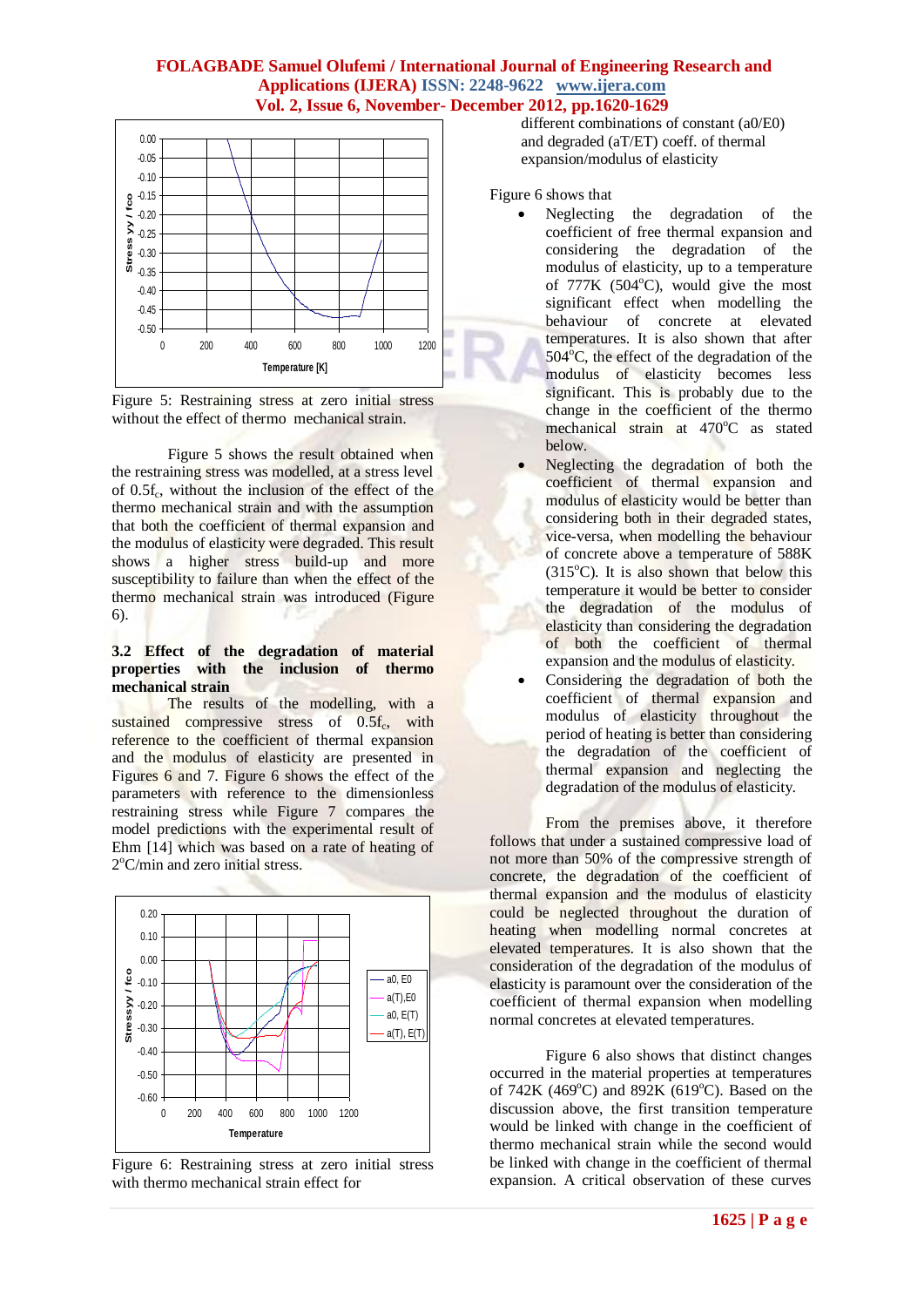also gives an insight into what would happen during the cooling of a concrete specimen from elevated temperatures. The curves show that on cooling, following the opposite path to the path obtained during heating, tensile phase would soon be reached and the build-up of tensile stresses would lead to the cracking and subsequent fracture of the specimen. This is so because the magnitude of the tensile strength of concrete is about  $1/10^{th}$  of its compressive strength.



Figure 7: Restraining stress at zero initial stress with thermo mechanical strain effect for different combinations of constant (a0/E0) and degraded (aT/ET) coeff. of thermal expansion/modulus of elasticity compared with the experimental results of Ehm [14].

Figure 7 shows that while the experimental stress peaks are more pronounced and shifted along the temperature axis, the model prediction still qualitatively capture the experimental results of Ehm [14]. This may be due to the likely disparity in the values of the coefficients of thermal expansion and thermo mechanical strain or the non-inclusion of the hygral effects, known to be strong at temperatures up to  $200^{\circ}$ C.

#### **3.3 Effect of transient thermal creep on the behaviour of concrete at elevated temperatures**

To model and investigates the relevance of the transient thermal creep (or load-induced thermal strain) in concrete at elevated temperatures, the effect of thermo mechanical strain was introduced on the result obtained in Figure 4. While the introduction of the effect of thermo mechanical strain on the steady state model gave the same result as in Figure 4, the effect of thermo mechanical strain on the transient state model (Figure 8) shows that concrete will be in compression all through and the likelihood of tensile failure or fracture would be ruled out. Hence, the effect of thermo mechanical strain was not felt on the steady state model. This is simply

because the load induced thermal strain is not a component of the total strain under a steady state. It could therefore be concluded that the load induced thermal strain is very relevant when considering the prevention of tensile failure in concrete, under sustained load, at elevated temperatures.





#### **3.4 Effect of sustained compressive load on the temperature dependent strength of concrete at elevated temperatures**

Figures 9 and 10 show the effect of thermo mechanical strain on the steady state models while Figures 11 and 12 show the same effect on the transient state models for varying levels of sustained compressive stress. Figure 9 shows the result for the 22.5% stress level while Figure 10 shows the result for the 67.5% stress level. While the result for the 0% stress level is the same as for the 0% stress level for the transient state model (Figure 11), the result for the 45% stress level which is an 'in-between' between the results for 22.5% and 67.5% levels is not illustrated. The results for the steady state models show free thermal strain and do not reflect the effect of the inclusion of the thermo mechanical strain. This is due to the fact that there is no loadinduced thermal strain in the steady state situation.

The results of the transient state models, excluding the case of 'no load' which is not strictly a transient state model, show the presence of the load-induced thermal strain. These results also show that the model predictions, though with varying degrees of disparities (Figure 12), could be said to fit the experimental results of Thelandersson [7]. These disparities could be linked with the disparity in the critical temperature of  $710^{\circ}$ C predicted by the parabolic expression used in this modelling as against the temperature of about  $800^{\circ}$ C obtained experimentally (Figure 1) for the temperature dependent compressive strength of concrete.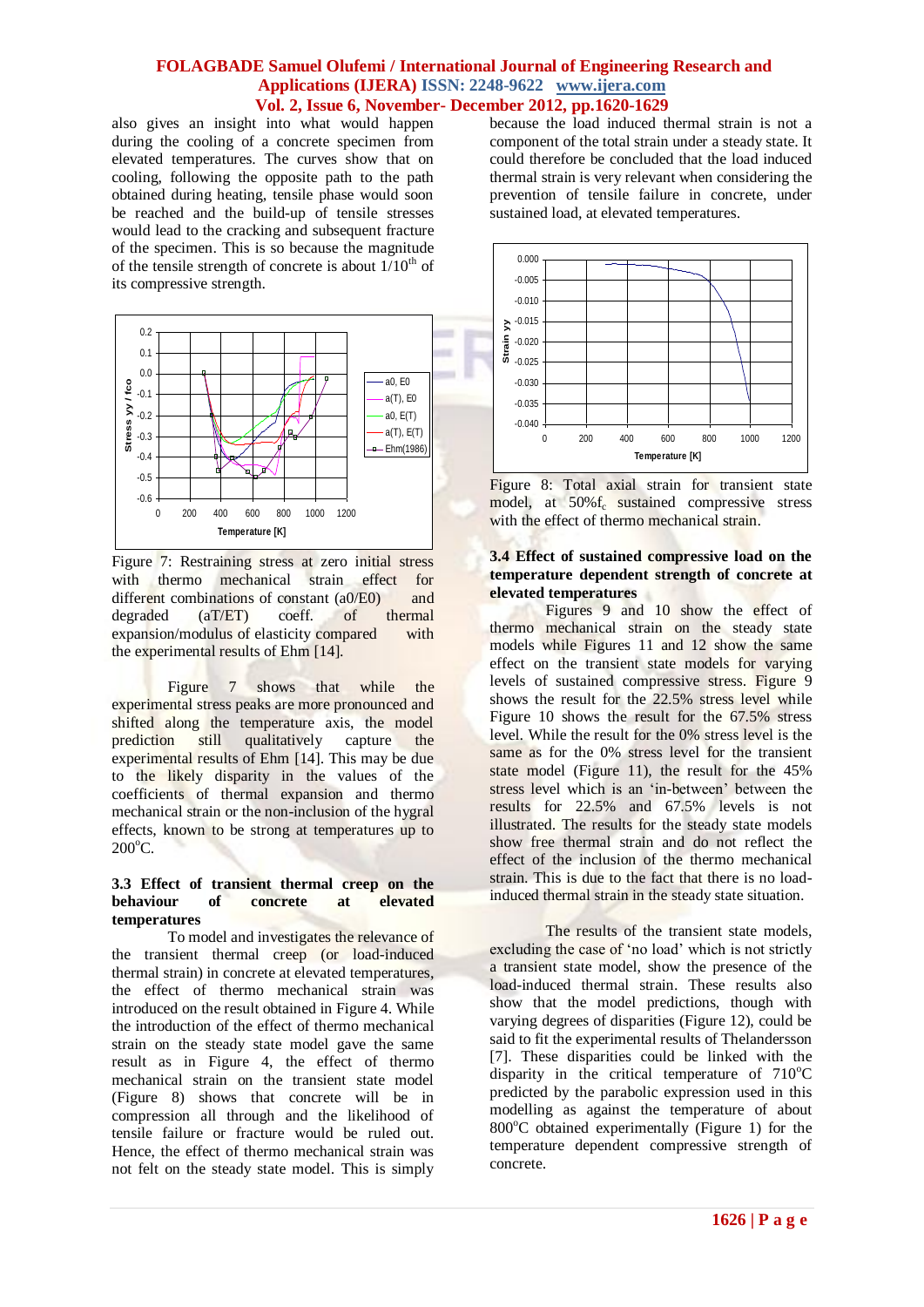

Figure 9: Total axial strain for the steady state model at 22.5%f<sub>c</sub> sustained compressive load with the effect of thermo mechanical strain.

Figure 10: Total axial strain for steady state model at  $67.5\%$  f<sub>c</sub> sustained compressive load with the effect of thermo mechanical strain.

 Figure 12 also shows that there is a better fit between the model predictions and the experimental results for the cases of free thermal strain (or 0% compressive stress) and 67.5% compressive stress. The lack of proper fit for the cases of 22.5% and 45% compressive stress, at later temperatures, could be due to the fact that this modelling assumes the elastic poisson's ratio to be constant below the stress proportionality limit defined by  $0 \ge \sigma \ge -0.5f$ <sub>c</sub><sup>7</sup>  $\int_{c}^{L}$  based on the scope of this work. The transient state results (Figure 11) also shows that the critical temperature decreases with increase in the magnitude of the compressive stress. This therefore implies that failure will soon be reached with increasing load.







Figure 12: Total axial strain (ξy) for transient state models compared with the experimental results of Thelandersson [7].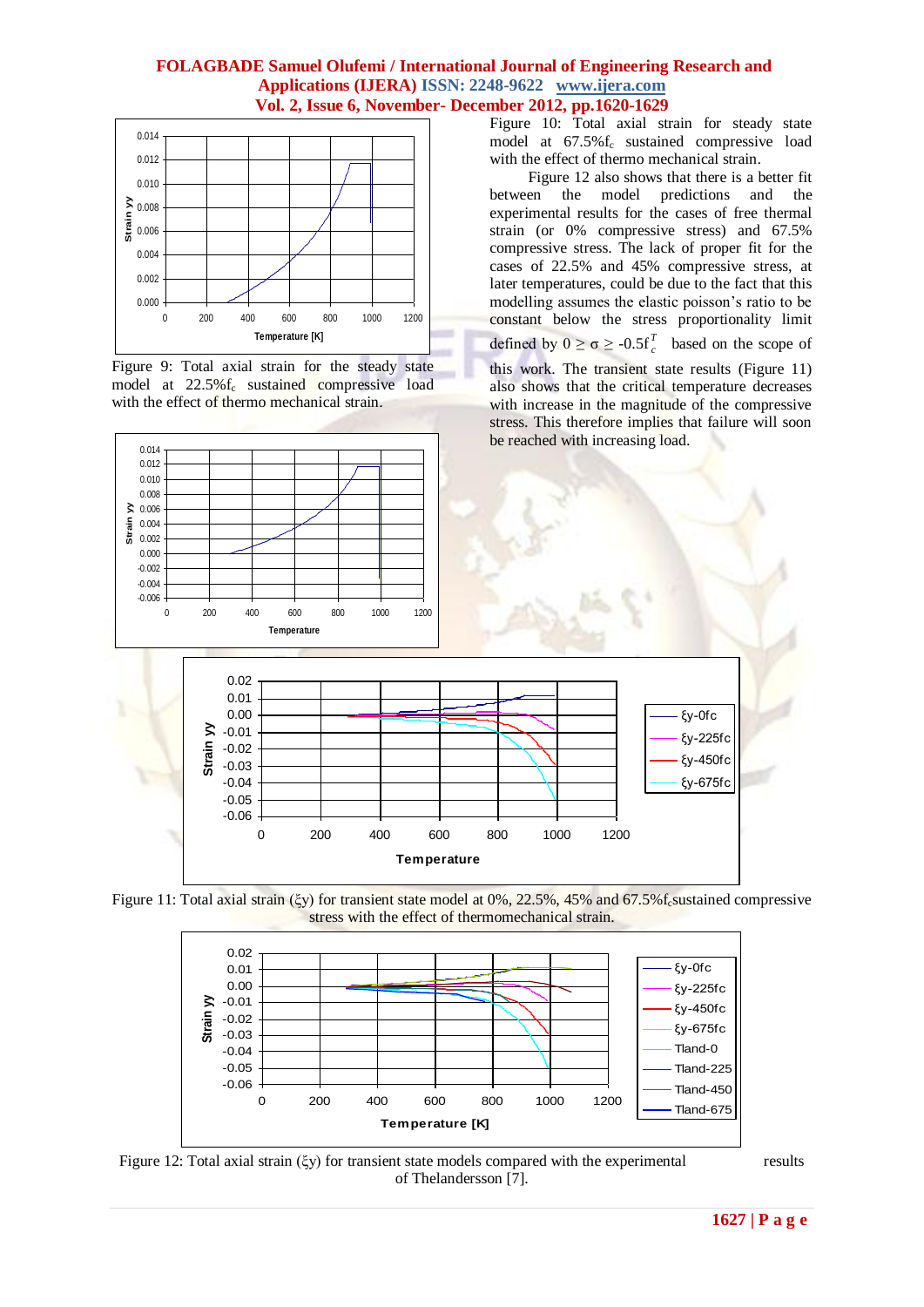#### **4. Conclusion**

The modelling of the effect of transient thermal creep in concrete at elevated temperatures has been carried out with FEAP within the range of 293K (20 $^{\circ}$ C) and 993K (700 $^{\circ}$ C) with the assumption that transient thermal creep (loadinduced thermal strain) is equivalent to thermo mechanical strain. This is because the conventional creep strain is less significant when compared with the thermo mechanical strain under most conditions. The following have therefore been concluded from the study.

This study confirmed the non-existence of the effect of transient thermal creep in steady state specimens and the degradation of the coefficient of free thermal expansion and modulus of elasticity of the material at elevated temperatures. The study shows that under a sustained compressive load of not more than 50% of the compressive strength of concrete and the effect of thermo mechanical strain, the degradation of the coefficient of thermal expansion and the modulus of elasticity could be neglected throughout the period of heating when modelling normal concrete at elevated temperatures. It is also shown that the degradation of the modulus of elasticity is more significant than the degradation of the coefficient of thermal expansion when modelling concrete at elevated temperatures. It has also been confirmed that a change occurred in the coefficient of thermal expansion at a temperature of  $619^{\circ}$ C which is close to a temperature of  $620^{\circ}$ C obtained by Nielsen et al. [1].

The model predictions fit the experimental results of Ehm [14] and Thelandersson [7] and therefore could be extended to predict some other parameters on which few or no experimental results exist. For example the results of the axial strains obtained through FEAP are accompanied by the lateral strains on which very few experimental results exist. The possibility of the availability of lateral strain data, at various temperatures, could also give an insight into the behaviour of the Poisson's ratio of concrete at elevated temperatures.

Thermo mechanical strain has been confirmed to have the ability to relax the stresses arising from thermal gradients and incompatibilities between the aggregates and cement paste during heating. It has been confirmed that a change occur in the coefficient of thermo mechanical strain at a temperature of  $469^{\circ}$ C which is also close to a temperature of  $470^{\circ}$ C obtained by Nielsen et al. [1]. It was also observed that the build-up of tensile stresses could occur during cooling and this has been attributed to the irreversibility of the thermo mechanical strain [5].

Finally, the study showed that the critical or failure temperature of concrete, at elevated temperatures, decreases with increase in the magnitude of the sustained compressive stress. This therefore shows that failure will soon be reached with increasing sustained stress.

#### **References**

- [1] Nielsen C.V., Pearce C.J. and Bićanić N., Improved phenomenological modelling of transient thermal strains for concrete at igh temperatures, *Computers and Concrete*, 1(2), 2004, 189-209.
- [2] Khoury G.A., Grainger B.N. and Sullivan P.J.E., Strain of concrete during first heating to  $600^{\circ}$ C under load, *Magazine of Concrete Research*, 37(133), 1985b, 195-215.
- [3] Schneider, U., Concrete at high temperatures - A general review, *Fire and Safety Journal*, 13, 1988, 55-68.
- [4] Khoury G.A., Grainger B.N. and Sullivan P.J.E., Transient thermal strain of concrete: Literature review, conditions within specimen and behaviour of individual constituents, *Magazine of Concrete Research*, 37(132), 1985a, 131- 144.
- [5] Nielsen C.V., Pearce C.J. and Bićanić N., Theoretical model of high temperature effects on uniaxial concrete member under elastic restraint, *Magazine of Concrete Research*, 54(4), 2002, 239-249.
- [6] Schneider, U., *Properties of materials at high temperatures, Concrete, 2nd edition*, (RILEM Technical Committee 44-PHT, Technical University of Kassel, Kassel, Germany, 1986).
- [7] Thelandersson, S., Modelling of combined thermal and mechanical action in concrete, *ASCE Engineering Mechanics*, 113(6), 1987, 893-906.
- [8] Terro, M.J., Numerical modelling of the behaviour of concrete structures in Fire, *ACI Structural Journal*, 95(2), 1998, 183- 193.
- [9] de Borst R. and Peeters P.P.J.M., Analysis of concrete structures under thermal loading, *Computer Methods in Applied Mechanics and Engineering*, 77, 1989, 293-310.
- [10] Khennane A. and Baker G., Uniaxial model for concrete under variable temperature and stress, *ASCE Engineering Mechanics*,119(8), 1993, 1507-1525.
- [11] Bazant Z. P. and Kaplan M. F., *Concrete at high temperatures, Material properties and mathematical models*, (Longman Group Ltd., Essex, England, 1996).